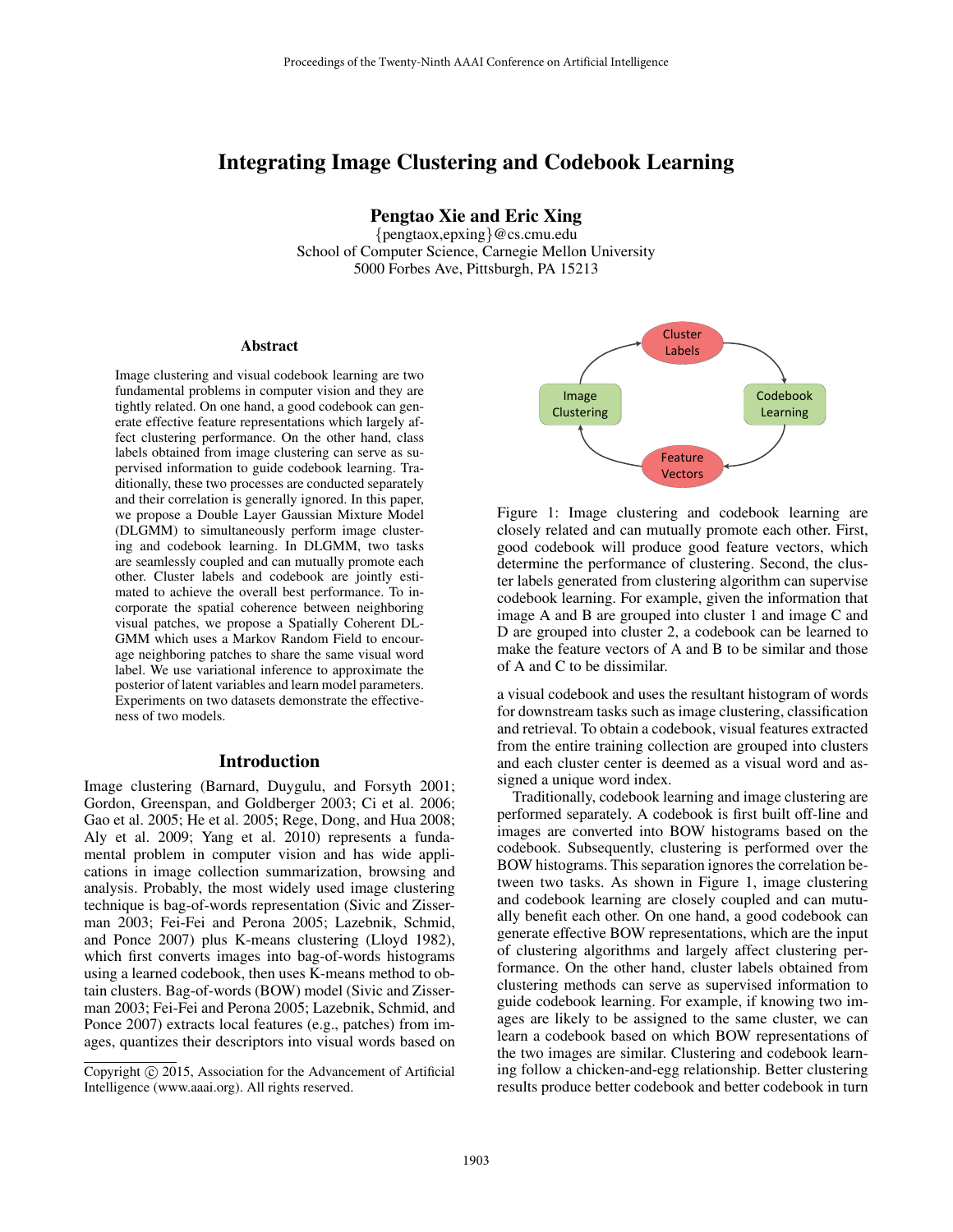

Figure 2: An example showing spatial coherence of image content. Patches marked with red, purple, green, yellow should be mapped to "tree", "grass", "sweater" and "car" visual words respectively.

contributes to better clustering results. Performing them separately fails to make them mutually promote each other to achieve the overall best performance. In this paper, we propose a Double Layer Gaussian Mixture Model (DLGMM) to integrate clustering and codebook learning into a unified framework where cluster labels and codebook are jointly estimated. Our model seamlessly couples two layers of Gaussian Mixture Models (GMM). GMM in the first layer is defined over the whole image collection and is used for image clustering. GMM in the second layer is defined over each image and is used for modeling the local patches.

Existing codebook learning methods generally treat local patches as independent and ignore their spatial relationships. Spatial coherence is a salient characteristic of image. An image is composed of a set of non-overlapping scenes and objects. Patches within a scene region or an object usually exhibit strong visual or semantic correlation. For instance, in Figure 2, patches within a certain semantic region, say car, sweater, face, jean, tree, grass, are quite homogeneous. Thereby, when quantizing local patches, it is desirable to assign neighboring patches to the same visual word. As shown in Figure 2, patches marked with red, purple, green, yellow should be mapped to "tree", "grass", "sweater" and "car" words respectively. To incorporate the spatial coherence between local patches, we propose a Spatially Coherent Double Layer Gaussian Mixture Model (SC-DLGMM) which uses a Markov Random Field (MRF) (Zhao, Fei-Fei, and Xing 2010) model to encourage nearby patches in an image to share the same visual word label.

The major contributions of our paper are summarized as follows

- We propose a Double Layer Gaussian Mixture Model to perform image clustering and codebook learning simultaneously. Experimental results show that the integration can produce a more effective codebook, which in turn improves clustering performance.
- We propose a Spatially Coherent DLGMM model which incorporates the spatial coherence between neighboring patches in codebook training. Experimental results demonstrate that encoding the spatial correlation of nearby patches can improve the codebook and BOW representations.

• We derive efficient variational inference methods to approximate the posteriors and learn model parameters for the two models.

The rest of this paper is organized as follows. Section 2 reviews related work. In Section 3, we propose the DLGMM model. Section 4 presents SC-DLGMM model. Section 5 gives experimental results. In Section 6, we conclude the paper.

## Related Works

Image clustering has been widely studied in (Barnard, Duygulu, and Forsyth 2001; Gordon, Greenspan, and Goldberger 2003; Ci et al. 2006; Gao et al. 2005; He et al. 2005; Rege, Dong, and Hua 2008; Aly et al. 2009; Yang et al. 2010). The most common approach (Gordon, Greenspan, and Goldberger 2003; He et al. 2005; Aly et al. 2009; Yang et al. 2010) is to first represent images into feature vectors, then perform clustering on feature representations. The interconnection between feature learning and clustering are generally ignored. Another line of research (Barnard, Duygulu, and Forsyth 2001; Ci et al. 2006; Gao et al. 2005; He et al. 2005; Rege, Dong, and Hua 2008) focuses on web image clustering. In addition to image contents, these methods utilize textual, link, and meta information to aid clustering, which is beyond the scope of this paper.

Training task-specific codebook (Mairal et al. 2009; Lian et al. 2010; Yang, Yu, and Huang 2010; Fernando et al. 2012; Yang and Yang 2012) has aroused extensive research interests. Supervised codebook learning (Mairal et al. 2009; Lian et al. 2010; Yang, Yu, and Huang 2010; Fernando et al. 2012; Yang and Yang 2012) jointly performs codebook learning and supervised tasks to make the trained codebook optimal for those tasks. Different from their works, our model exploits codebook learning under the context of clustering, which is unsupervised.

DLGMM can be seen as a model jointly modeling observed data and their latent cluster labels. Several topic models (Wang, Ma, and Grimson 2007; Wallach 2008; Zhu et al. 2010; Xie and Xing 2013) have been proposed in this paradigm. These models assume data points inherently belong to several latent clusters and each cluster owns a Dirichlet prior or a Logistic-Normal prior to generate topic proportion vectors for data in this cluster. In these models, each data instance is treated as a combination of topics which are multinomial distributions over textual or visual words. In vision topic models (Wang, Ma, and Grimson 2007; Zhu et al. 2010), codebook is built off-line and each local patch is mapped to a visual word. Then these visual words are modeled using mixture of multinomials. Different from (Wang, Ma, and Grimson 2007; Zhu et al. 2010), our models directly model the descriptors of local patches using Gaussian Mixture Model with the goal of learning a codebook on-line.

SC-DLGMM model borrows the idea of using MRF to encode spatial coherence of local patches from (Verbeek and Triggs 2007; Zhao, Fei-Fei, and Xing 2010) which embed MRF into topic models to encourage neighboring patches to share the same topic label. In their works, spatial coher-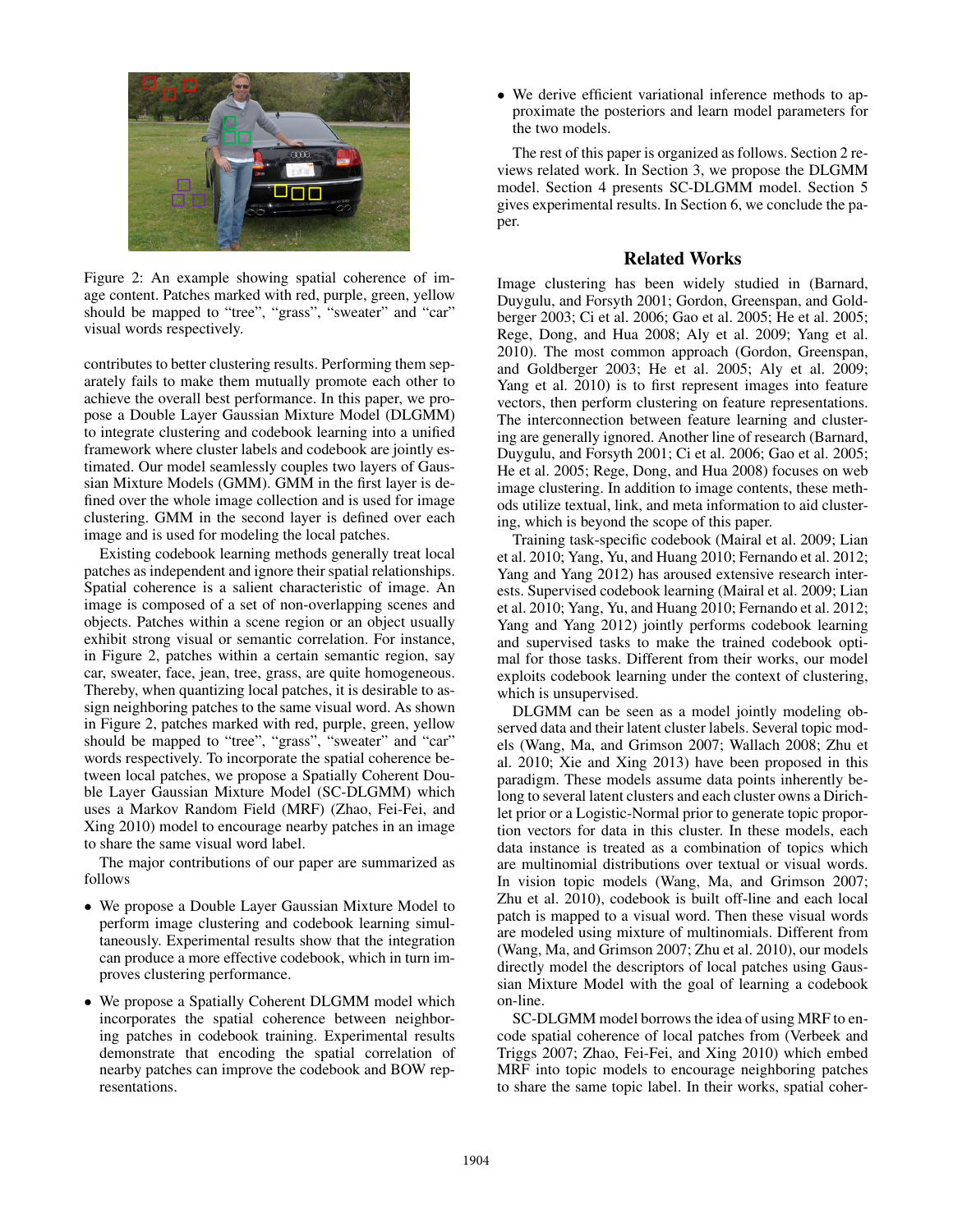

Figure 3: Double Layer Gaussian Mixture Model

ence is imposed over topic labels and they neglect the coherence issue in codebook learning. In our model SC-DLGMM, MRF is defined over visual word labels to encourage nearby patches to be assigned to the same visual word.

### Double Layer Gaussian Mixture Model

In this section, we propose a Double Layer Gaussian Mixture Model (DLGMM) and present a variational inference method to approximate the posteriors and learn model parameters.

#### Model

We assume images are generated from a mixture of clusters where each cluster is associated with a Gaussian distribution over image representations, and assume visual patches are generated from a mixture of visual words where each visual word is modeled with a Gaussian distribution over visual descriptors. Based on these assumptions, we propose a DLGMM model (Figure 3), which seamlessly couples two layers of Gaussian Mixture Models (GMM). GMM in the first layer is composed of  $\pi$ ,  $\eta$ ,  $\theta$ ,  $\{\mu_j, \Sigma_j\}_{j=1}^J$ , which is defined over the whole image collection and is used for image clustering. GMM in the second layer is composed of  $\theta$ , z, p,  $\{\boldsymbol{\omega}_v, \boldsymbol{\Lambda}_v\}_{v=1}^V$ , which is defined over each image and is used for modeling the visual patches.  $\theta$  is the latent representation of an image, which ties the two layers of GMMs together to bridge image clustering and codebook learning.  $\theta$  is the observation of the first-layer GMM and acts as the mixture weights of the second-layer GMM.

Given an image collection containing  $D$  images, we assume these images inherently belong to  $J$  groups. We assume there exists a codebook containing  $V$  visual words and each visual word has a multivariate Gaussian distribution  $\mathcal{N}(\omega,\Lambda)$  over visual patch descriptors. For simplicity, we assume covariance matrix is isotropic,  $\Lambda$  =  $\delta^2$ I. Each group has a group-specific Logistic-Normal prior  $\mathcal{LN}(\mu, \Sigma)$  which is used for sampling multinomial distributions over visual words. The Logistic-Normal is a distribution on the simplex that allows for a general pattern of variability between the components by transforming a multivariate Gaussian random variable (Blei and Lafferty 2006; Ahmed and Xing 2007). The multivariate Gaussian random variable  $\theta$  of documents in group j are sampled from  $\mathcal{N}(\boldsymbol{\mu}_j, \boldsymbol{\Sigma}_j)$  and are converted to multinomial distributions using Logistic mapping. Another commonly used prior for multinomials is Dirichlet distribution (Blei, Ng, and Jordan 2003). The reason to choose Logistic-Normal prior rather than Dirichlet prior is to capture the correlation (Blei and

*D*sual word is more likely to co-occur with a "sun" word than  $N$  correlation between visual words. For example, a "sky" vi-<br>sual word is more likely to so occur with a "sun" word than  $\theta$   $\rightarrow$   $\left( z \rightarrow$  *p*  $\right)$  through the covariance matrix  $\Sigma$ . There usually exists strong  $\underbrace{\mu}(\Sigma)$   $\underbrace{\sigma}(\Lambda)$  correlations. A global multinomial prior  $\pi$  is used to choose<br>group membership for an image.  $\pi_j$  denotes the prior prob-<br>ability that an image belongs to group *i*. Lafferty 2006; Ahmed and Xing 2007) between visual words a "car" visual word. Dirichlet prior is unable to model these correlations. A global multinomial prior  $\pi$  is used to choose ability that an image belongs to group  $j$ .

> Each image is associated with a group indicator and has a multivariate Gaussian random variable to generate visual word labels. Visual patches in an image are generated from visual words. To generate an image containing  $N$  visual patches  $\mathbf{p} = \{p_i\}_{i=1}^{\bar{N}}$ , we first choose a group<sup>1</sup>  $\eta$  from the multinomial distribution parametrized by  $\pi$ . Then from the Gaussian prior  $\mathcal{N}(\mu, \Sigma)$  corresponding to group  $\eta$ , we sample a Gaussian variable  $\theta$  and map  $\theta$  to a simplex using Logistic function. To generate a patch  $p$ , we first pick up a visual word<sup>2</sup>  $z$  from  $\tilde{\boldsymbol{\theta}}$

$$
p(z|\boldsymbol{\theta}) = \frac{\prod_{v=1}^{V} [\exp(\theta_v)]^{z_v}}{\sum_{l=1}^{V} \exp(\theta_l)}
$$
(1)

then generate the descriptor o of this patch from the multivariate Gaussian distribution corresponding to visual word z.

The generative process of an image in DLGMM can be summarized as follows

- Sample a group  $\eta \sim Multinomial(\pi)$
- Sample  $\boldsymbol{\theta} \sim \mathcal{N}(\boldsymbol{\mu}_{\eta}, \boldsymbol{\Sigma}_{\eta})$
- For each patch  $p$ 
	- sample a visual word z according to Eq.(1)
	- sample patch descriptor **o** ∼  $\mathcal{N}(\boldsymbol{\omega}_z, \boldsymbol{\Lambda}_z)$

Accordingly, the joint distribution of  $\eta$ ,  $\theta$ ,  $\mathbf{z} = \{z_i\}_{i=1}^N$ ,  $\mathbf{O}$  =  $\{\mathbf{o}_i\}_{i=1}^N$  given model parameters  $\boldsymbol{\pi}$ ,  $\mathbf{G}_1$  =  ${\{\boldsymbol{\mu}_j, \boldsymbol{\Sigma}_j\}_{j=1}^J, \mathbf{G}_2} = {\{\boldsymbol{\omega}_v, \boldsymbol{\Lambda}_v\}_{v=1}^V}$  can be written as

$$
p(\eta, \theta, \mathbf{z}, \mathbf{O} | \boldsymbol{\pi}, \mathbf{G}_1, \mathbf{G}_2) = p(\eta | \boldsymbol{\pi}) p(\theta | \eta, \mathbf{G}_1) p(\mathbf{z} | \theta) p(\mathbf{O} | \mathbf{z}, \mathbf{G}_2) = \prod_{j=1}^{J} \pi_j^{\eta_j} \prod_{j=1}^{J} [\mathcal{N}(\theta | \boldsymbol{\mu}_j, \boldsymbol{\Sigma}_j)]^{\eta_j} \prod_{i=1}^{N} \frac{\prod_{v=1}^{V} [\exp(\theta_v)]^{z_{iv}}}{\sum_{i=1}^{V} \exp(\theta_i)} \prod_{v=1}^{V} [\mathcal{N}(\mathbf{o}_i | \boldsymbol{\omega}_v, \boldsymbol{\Lambda}_v)]^{z_{iv}}
$$
(2)

We believe that performing image clustering and codebook learning jointly is superior to doing them separately. As stated above, in DLGMM, image clustering is accomplished by estimating parameters of GMM in the first layer and codebook learning involves estimating parameters of GMMs in the second layer. Performing clustering and codebook learning separately is equivalent to estimating parameters of GMM in one layer while fixing those in the other

 $\frac{1}{\eta}$  is a 1-of-*J* vector of size *J* with one component equals to 1.

 $2z$  is a 1-of-V vector (size V) with one component equals to 1.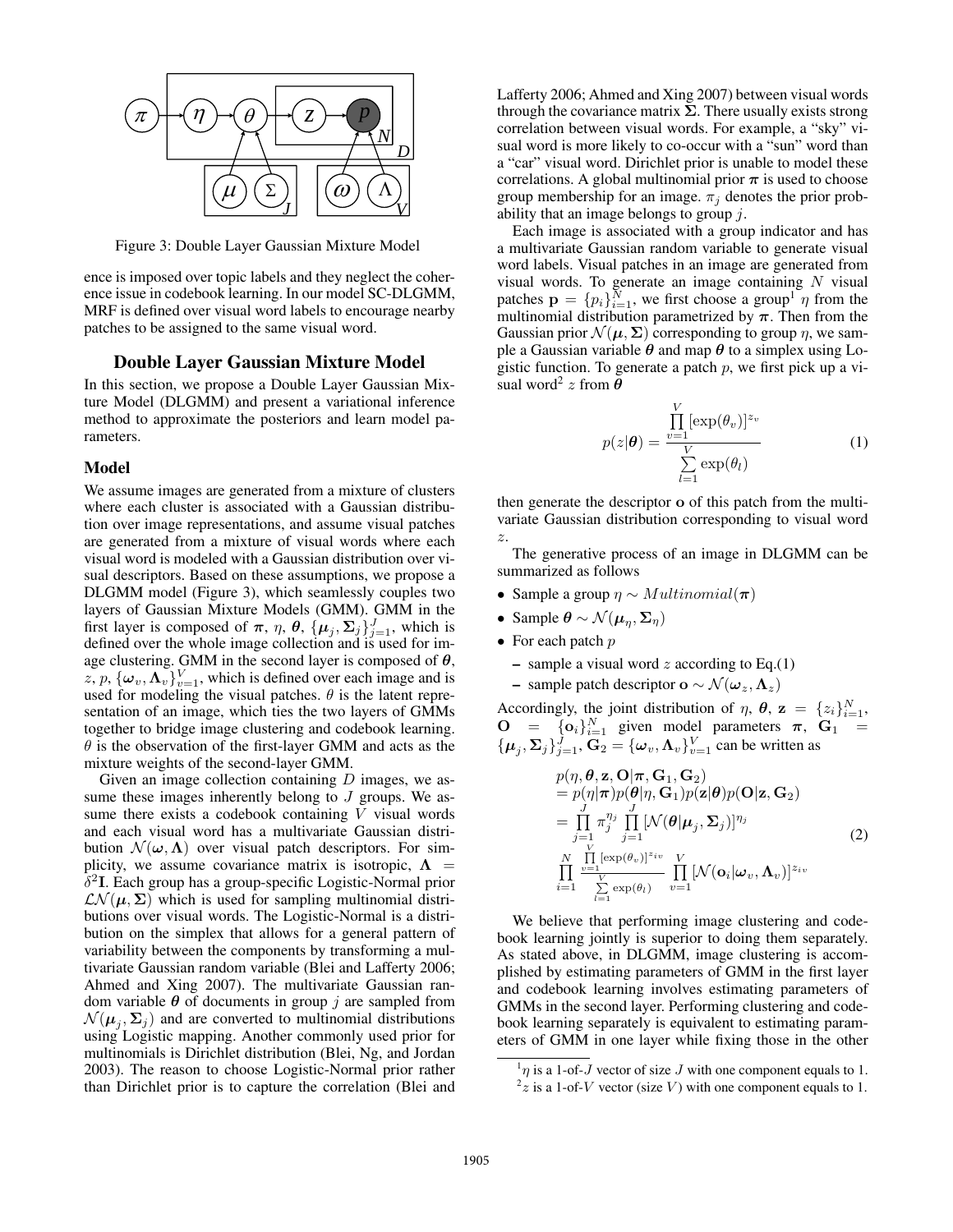layer. In the case where we first build a codebook off-line based on which images are represented with BOW histograms and then perform clustering, we are actually clamping parameters of GMMs in the second layer to some predefined values and then estimating those in the first layer. In the other case where codebook learning follows clustering, parameters of GMM in the first layer are predefined and we estimate those in the second layer. In contrast, performing the two tasks jointly is equivalent to estimating parameters of GMMs in two layers simultaneously.

#### Variational Inference and Parameter Learning

The key inference problem involved in DLGMM is to estimate the posterior distribution  $p(\eta, \theta, \mathbf{z} | \boldsymbol{\pi}, \mathbf{G}_1, \mathbf{G}_2)$  of latent variables  $H = \{\eta, \theta, z\}$  given observed variables O and model parameters  $\Pi = {\pi, G_1, G_2}$ . Since exact inference is intractable, we use variational inference (Wainwright and Jordan 2008) to approximate the posterior.

The variational distribution  $q$  is defined as follows

$$
q(\eta, \boldsymbol{\theta}, \mathbf{z}) = q(\eta | \boldsymbol{\zeta}) q(\boldsymbol{\theta} | \boldsymbol{\alpha}, \tau^2 \mathbf{I}) \prod_{i=1}^N q(z_i | \boldsymbol{\phi}_i)
$$
(3)

where  $\zeta$  and  $\{\phi_i\}_{i=1}^N$  are multinomial parameters.  $\alpha$  and  $diag(\tau^2)$ I are mean and covariance of Gaussian distribution. Given the variational distribution, we can derive a variational lower bound, which can be optimized using an EM algorithm.

In E-step, we update variational parameters as follows

$$
\zeta_j \propto \pi_j \exp\{-\frac{1}{2}\log|\Sigma_j| - \frac{1}{2}\text{tr}(\text{diag}(\boldsymbol{\tau}^2)\boldsymbol{\Sigma}_j^{-1}) - \frac{1}{2}(\boldsymbol{\alpha} - \boldsymbol{\mu}_j)^T\boldsymbol{\Sigma}_j^{-1}(\boldsymbol{\alpha} - \boldsymbol{\mu}_j)\}\
$$
\n(4)

$$
\phi_{iv} \propto \exp\{\alpha_v - \frac{R}{2}\log \delta_v^2 - \frac{(\mathbf{o}_i - \boldsymbol{\omega}_v)^\mathsf{T}(\mathbf{o}_i - \boldsymbol{\omega}_v)}{2\delta_v^2}\}\ \ (5)
$$

where  $R$  is the dimension of image descriptor.

$$
e = \sum_{l=1}^{V} \exp\{\alpha_l + \frac{\tau_l^2}{2}\}\tag{6}
$$

where  $e$  is a newly introduced variational variable. The analytical maximization w.r.t  $\alpha$  and  $\tau^2$  is not amenable. Instead, we use gradient descent method to optimization these two variables.

In M-step, we update model parameters by maximizing the lower bound defined over a set of images  ${O_d}_{d=1}^D$ 

$$
\pi_j = \frac{\sum\limits_{d=1}^D \zeta_{dj}}{D}, \mu_j = \frac{\sum\limits_{d=1}^D \zeta_{dj} \alpha_d}{\sum\limits_{d=1}^D \zeta_{dj}}
$$
(7)

$$
\Sigma_j = \frac{\sum\limits_{d=1}^D \zeta_{dj} (\tau_d^2 \mathbf{I} + (\alpha_d - \boldsymbol{\mu}_j)(\alpha_d - \boldsymbol{\mu}_j)^{\mathsf{T}})}{\sum\limits_{d=1}^D \zeta_{dj}}
$$
(8)



Figure 4: Spatially Coherent Double Layer Gaussian Mixture Model

$$
\omega_v = \frac{\sum_{d=1}^{D} \sum_{i=1}^{N_d} \phi_{d,i,v} \mathbf{o}_{di}}{\sum_{d=1}^{D} \sum_{i=1}^{N_d} \phi_{d,i,v}} \tag{9}
$$
\n
$$
\delta_v^2 = \frac{\sum_{d=1}^{D} \sum_{i=1}^{N_d} \phi_{d,i,v} (\mathbf{o}_{di} - \omega_v)^\mathsf{T} (\mathbf{o}_{di} - \omega_v)}{R \sum_{d=1}^{D} \sum_{i=1}^{N_d} \phi_{d,i,v}} \tag{10}
$$

# Spatially Coherent Double Layer Gaussian Mixture Model

In DLGMM model, the visual word labels for patches are independently assigned, which falsely ignores the spatial relationships between neighboring patches. As a remedy, we propose a Spatially Coherent Double Layer Gaussian Mixture Model (SC-DLGMM) model, which uses Markov Random Field (MRF) model to ensure spatial coherence in visual word assignments.

#### Model

As shown in Figure 4, we define a Markov Random Field on the latent visual word layer to encourage neighboring patches to share the same visual word label. Specifically, we define the joint distribution of visual word assignments  $\mathbf{z} = \{z_i\}_{i=1}^N$  for all patches in an image as

$$
p(\mathbf{z}|\boldsymbol{\theta}, \gamma) = \frac{1}{Z(\boldsymbol{\theta}, \gamma)} \prod_{i=1}^{N} p(z_i|\boldsymbol{\theta}) \exp\{\gamma \sum_{(m,n) \in \mathcal{P}} \mathbb{I}(z_m = z_n)\}
$$
(11)

where  $Z(\theta, \gamma)$  denotes the partition function

$$
Z(\boldsymbol{\theta}, \gamma) = \sum_{\mathbf{z}} \prod_{i=1}^{N} p(z_i | \boldsymbol{\theta}) \exp\{\gamma \sum_{(m,n) \in \mathcal{P}} \mathbb{I}(z_m = z_n)\}
$$
(12)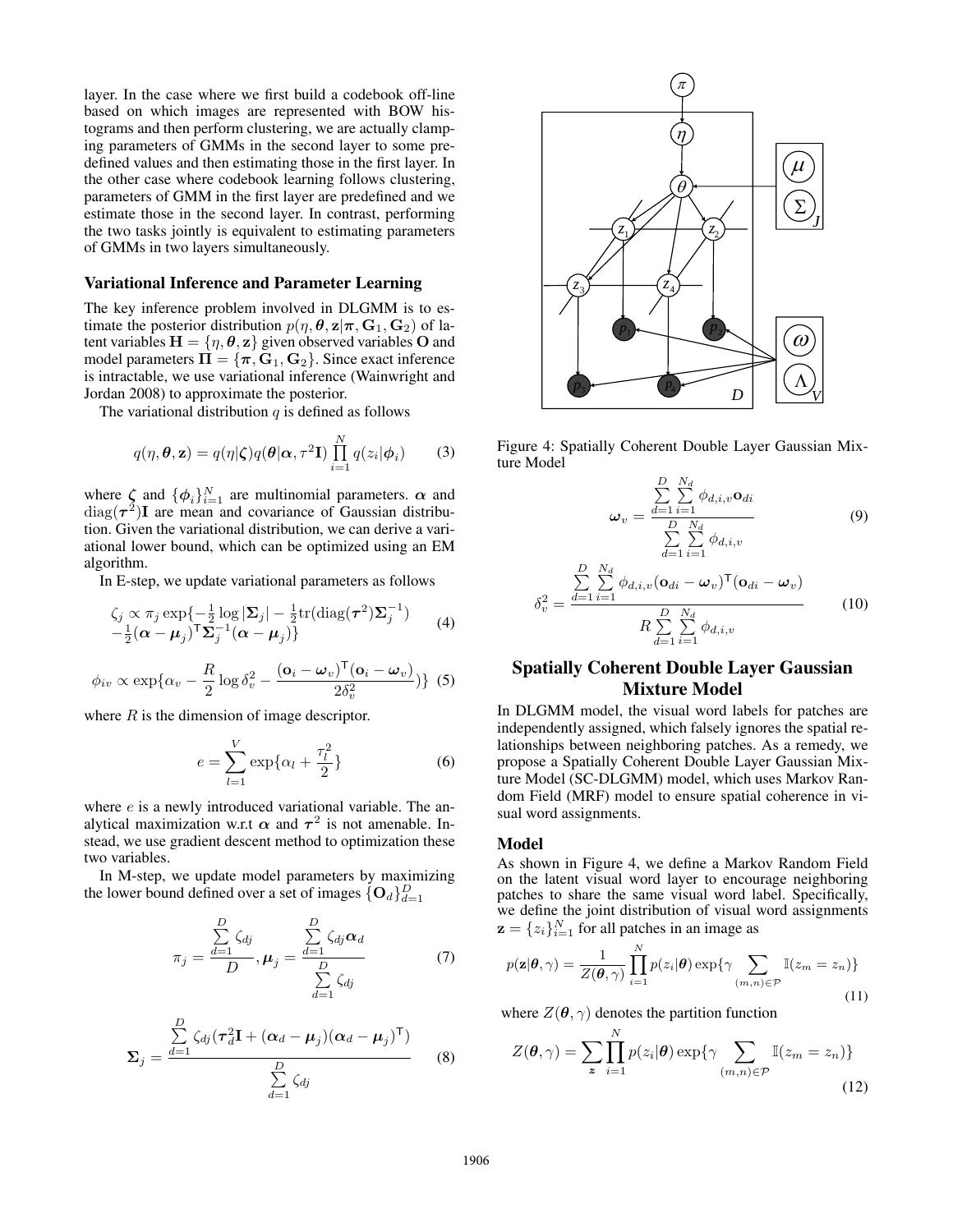Table 1: Clustering accuracy (%) on 15-Scenes dataset

| Codebook Size | 100   | 200   | 300   | 400   | 500   | 600   | 700   | 800   | 900   | 1000  |
|---------------|-------|-------|-------|-------|-------|-------|-------|-------|-------|-------|
| KМ            | 26.98 | 27 71 | 30.26 | 28.65 | 29.68 | 29.79 | 28.87 | 28.78 | 29.05 | 29.88 |
| NC.           | 25.17 | 27.45 | 27.42 | 26.64 | 25.66 | 26.31 | 26.56 | 26.33 | 28.76 | 28.52 |
| <b>JSOM</b>   | 27.34 | 27.11 | 28.97 | 29.45 | 28.98 | 27.33 | 27.56 | 28.19 | 30.08 | 27.22 |
| <b>LDA</b>    | 34.11 | 33.02 | 27.58 | 34.72 | 31.06 | 31.84 | 36.70 | 35.14 | 31.88 | 29.81 |
| DLGMM         | 34.74 | 35.03 | 34.74 | 34.78 | 34.45 | 35.28 | 34.47 | 34.18 | 34.02 | 34.18 |
| SC-DLGMM      | 34 16 | 34.20 | 34.95 | 35.23 | 34.81 | 35.57 | 34.29 | 34.85 | 34.61 | 34.27 |

Table 2: Clustering accuracy (%) on Caltech-101 dataset

| Codebook Size   | 100   | 200   | 300   | 400   | 500   | 600   | 700   | 800   | 900   | 1000  |
|-----------------|-------|-------|-------|-------|-------|-------|-------|-------|-------|-------|
| KM              | 13 31 | 13.46 | 14.27 | 14.33 | 14.57 | 14.60 | 14.55 | 14.21 | 13 79 | 13.98 |
| NC.             | 14.01 | 14.01 | 13.81 | 13.92 | 13.79 | 14.14 | 14.22 | 14.08 | 13.60 | 13.55 |
| <b>JSOM</b>     | 12.87 | 12.98 | 13.00 | 12.76 | 12.89 | 12.57 | 12.96 | 13.07 | 12.76 | 12.33 |
| LDA             | 13.99 | 17.09 | 18.30 | 18.95 | 17.05 | 19.08 | 18.38 | 19.39 | 18 23 | 18.91 |
| DLGMM           | 21.42 | 20.94 | 20.87 | 20.46 | 20.92 | 20.02 | 20.07 | 20.09 | 20.31 | 20 17 |
| <b>SC-DLGMM</b> | 21 27 | 21.20 | 20.98 | 20.86 | 21.06 | 20.42 | 20.42 | 20.39 | 20.44 | 20.48 |

 $\mathbb{I}(\cdot)$  denotes the indicator function and P denotes all connected pairs of patches. A positive value of  $\gamma$  awards configurations where neighboring patches share the same word label.  $p(z_i|\theta)$  is defined the same as that in Eq.(1).

The generative process of an image in SC-DLGMM can be summarized as follows

- Sample a group  $\eta \sim Multinomial(\pi)$
- Sample  $\boldsymbol{\theta} \sim \mathcal{N}(\boldsymbol{\mu}_{\eta}, \boldsymbol{\Sigma}_{\eta})$
- Sample z jointly for all patches using Eq.(11)
- For each patch p, sample  $\mathbf{o} \sim \mathcal{N}(\boldsymbol{\omega}_z, \boldsymbol{\Lambda}_z)$

Accordingly, the joint distribution of  $\eta$ ,  $\theta$ ,  $z$ , O can be written as

$$
p(\eta, \theta, \mathbf{z}, \mathbf{O} | \boldsymbol{\pi}, \mathbf{G}_1, \mathbf{G}_2, \gamma) = p(\eta | \boldsymbol{\pi}) p(\boldsymbol{\theta} | \eta, \mathbf{G}_1) p(\mathbf{z} | \boldsymbol{\theta}, \gamma) p(\mathbf{O} | \mathbf{z}, \mathbf{G}_2)
$$
(13)

#### Variational Inference and Parameter Learning

We use variational inference method to approximate posteriors and estimate model parameters. The variational distribution  $q$  is the same as that defined in Eq.(3).

The updates of  $\zeta_j$ , e,  $\alpha$ ,  $\tau^2$ ,  $\pi_j$ ,  $\mu_j$ ,  $\sigma_j^2$ ,  $\omega_v$ ,  $\delta_v^2$  are the same as those in DLGMM. Variational parameter  $\phi_{iv}$  can be computed as

$$
\phi_{iv} \propto \exp\{\alpha_v - \frac{R}{2}\log \delta_v^2 - \frac{(\mathbf{o}_i - \boldsymbol{\omega}_v)^\top (\mathbf{o}_i - \boldsymbol{\omega}_v)}{2\delta_v^2}\}\n+ \gamma \sum_{n \in \mathcal{N}(i)} \phi_{nv}\n\}
$$
\n(14)

where  $\mathcal{N}(i)$  is the patches connected with patch i.  $\phi_{iv}$  indicates how likely patch  $i$  will be assigned to word  $v$ . From Eq.(14), we can see that the update of  $\phi_{iv}$  of patch *i* depends on the  $\phi_{nv}$  of i's neighbors n. This mechanism imposes spatial consistency. The tradeoff parameter  $\gamma$  is hard to learn in that it cannot be updated in closed form in each iteration. Hence, we choose to hand-tune it.

## **Experiments**

In this section, we evaluate the effectiveness of DLGMM and SC-DLGMM models by comparing them with four baseline methods on image clustering task.

#### Experimental Settings

The experiments are conducted on 15-Scenes (Lazebnik, Schmid, and Ponce 2007) dataset and Caltech-101 (Fei-Fei, Fergus, and Perona 2004) dataset. The 15-Scenes dataset contains 4485 images which are grouped into 15 scene categories. Caltech-101 dataset contains 9144 images from 101 object categories, from which we randomly choose half images for our experiments. Following (Lazebnik, Schmid, and Ponce 2007), we densely extract local patches of size  $16 \times 16$ on a grid with stepsize 16. Each patch is represented with SIFT (Lowe 2004) descriptor whose dimensionality is 128. We collect about 11M patches from 15-Scenes dataset and about 13M patches from Caltech-101 dataset.

We use two metrics to measure the clustering performance: accuracy (AC) and normalized mutual information (NMI). Please refer to (Cai, He, and Han 2011) for detailed definition of these two metrics. We compare our models with four methods: K-means (KM), Normalized Cut (NC) (Shi and Malik 2000), joint scene object model (JSOM) (Zhu et al. 2010) and Latent Dirichlet Allocation (LDA). K-means and Normalized Cut are probably the most widely used clustering algorithms. Like our models, JSOM simultaneously performs image clustering and modeling. The key difference is JSOM first quantizes local patches into visual words using a pre-trained codebook and subsequently uses mixture of multinomials to model visual words. Our models use mixture of Gaussians to model local patches and the codebook is learned on-line. LDA (Lu, Mei, and Zhai 2011) can be used for clustering by treating each topic as a cluster. An image is assigned to cluster x if  $x = \arg \max_k \theta_k$ , where  $\theta$ is the topic proportion vector of the image. For these four baseline methods, we use K-means to train the codebook on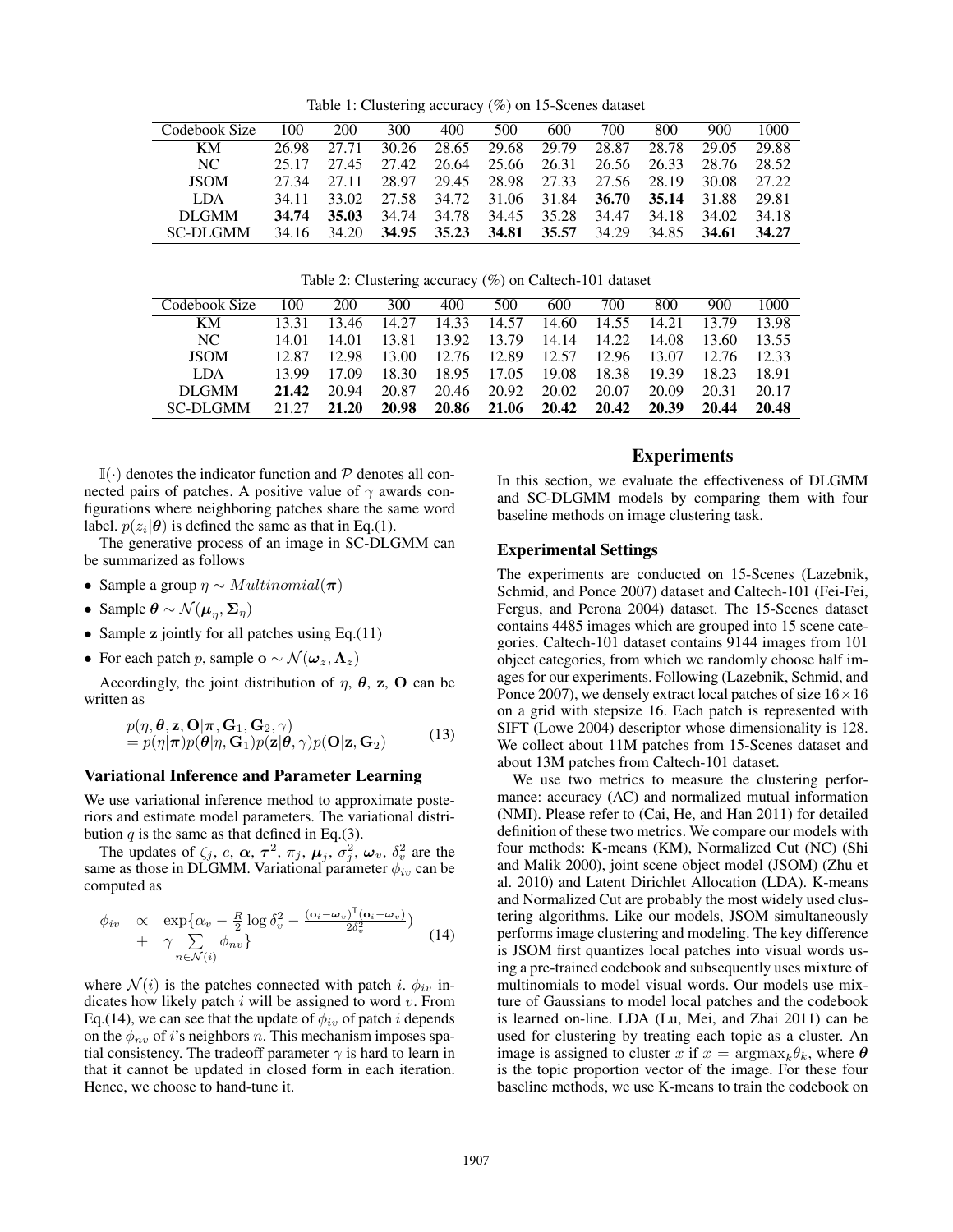Table 3: Normalized mutual information (%) on 15-Scenes dataset

| Codebook Size   | 100   | 200   | 300   | 400   | 500   | 600   | 700   | 800   | 900   | 1000  |
|-----------------|-------|-------|-------|-------|-------|-------|-------|-------|-------|-------|
| KM              | 25.52 | 26.79 | 27.42 | 26.47 | 28.64 | 28.38 | 28.72 | 27.84 | 28.84 | 28.69 |
| NC.             | 23.16 | 24.58 | 24.16 | 25.65 | 24.56 | 24.39 | 25.47 | 24.92 | 26.61 | 26.88 |
| <b>JSOM</b>     | 26.86 | 26.89 | 27.92 | 28.56 | 27.85 | 27.02 | 27.45 | 28.09 | 28.47 | 26.98 |
| LDA.            | 31.50 | 30.39 | 28.94 | 32.94 | 30.38 | 30.57 | 32.21 | 34.43 | 31.48 | 30.57 |
| <b>DLGMM</b>    | 32.23 | 32.81 | 32.29 | 32.30 | 32.21 | 32.13 | 32.10 | 32.15 | 32.09 | 31.98 |
| <b>SC-DLGMM</b> | 31.53 | 32.32 | 32.52 | 32.44 | 32.67 | 32.51 | 32.09 | 32.37 | 32.55 | 32.29 |

Table 4: Normalized mutual information (%) on Caltech-101 dataset

| Codebook Size   | 100   | 200   | 300   | 400   | 500   | 600      | 700   | 800   | 900   | 1000  |
|-----------------|-------|-------|-------|-------|-------|----------|-------|-------|-------|-------|
| KM              | 37.02 | 37 11 | 37.24 | 37.33 | 37.46 | 37.41    | 37.35 | 37.07 | 37.01 | 37.05 |
| NC.             | 35.85 | 35 33 | 35 11 | 35.26 | 35.29 | 35.44    | 35.48 | 35.32 | 35.28 | 35.36 |
| <b>JSOM</b>     | 33.67 | 34.72 | 34.94 | 34.64 | 34.99 | 34.59    | 34.80 | 35.20 | 34.72 | 34.18 |
| LDA             | 32.98 | 35.46 | 36.18 | 35.92 | 35.35 | 36.59    | 36.23 | 36.50 | 35.70 | 36.56 |
| DLGMM           | 38.50 | 38.14 | 37.44 | 37.28 | 36.38 | 36.91    | 36.74 | 36.72 | 36.58 | 36.40 |
| <b>SC-DLGMM</b> | 38.60 | 38.55 | 37.53 | 37.50 | 37.69 | 37<br>16 | 36.97 | 36.92 | 36.74 | 36.56 |

all collected image patches and obtain bag-of-words (BOW) representations of images using vector quantization. BOW vectors are weighted using tf-idf and are normalized to unit length using L2 norm. The required input cluster number in KM, NC and our models is set to the ground truth number of categories in datasets. In NC, we use Gaussian kernel as similarity measure between images. The bandwidth parameter is set to 1. In JSOM, topic number is set to 100. In LDA, symmetric Dirichlet priors are used and are set to 0.05. In SC-DLGMM, parameter  $\gamma$  on the MRF is tuned to produce the best possible clustering performance. Our models are initialized with the clustering results obtained from LDA. We compare these methods under varying codebook size ranging from 100 to 1000 with an increment of 100. JSOM and SC-DLGMM are probabilistic models where each image has a distribution over clusters. We assign each image to the most probable cluster.

## Results

Table 1 and 2 summarize the clustering accuracy on 15- Scenes dataset and Caltech-101 dataset. Table 3 and 4 summarize the normalized mutual information on 15-Scenes dataset and Caltech-101 dataset. As can be seen from the results, our models DLGMM and SC-DLGMM are superior to the three baseline methods on both datasets and both evaluation metrics. This corroborates our assumption that performing clustering and codebook learning jointly can achieve better performance than doing than separately. In baseline methods, codebook is first learned off-line and clustering is conducted subsequently on the image feature vectors built from the codebook. Usually, the codebook is learned with K-means algorithm or Gaussian mixture model, with the goal to maximize the likelihood of image patches. A codebook learned in such way is irrelevant to any specific higher level tasks, including clustering, classification and retrieval. When applied to clustering, the codebook is not guaranteed to deliver desirable clustering performance. DLGMM and SC-DLGMM combine codebook learning and clustering into a unified framework where the two tasks are jointly performed. In each iteration of the inference and learning process, the cluster assignments of images depend on the current learned codebook and the estimation of visual words depends on the current inferred cluster labels. The learning of codebook is continually guided by intermediate clustering results, thereby it is specifically suitable for clustering task in the end.

Comparing DLGMM and SC-DLGMM, we can see that SC-DLGMM further improve the clustering performance. SC-DLGMM incorporates the spatial coherence of neighboring pixels and defines a MRF over the latent word assignments layer to encourage neighboring pixels to share the same word label. DLGMM ignores the relationships between pixels and each pixel is tackled independently. Thereby, DLGMM is inferior to SC-DLGMM.

# **Conclusions**

We study the problem of jointly image clustering and codebook learning and propose two models: DLGMM and SC-DLGMM. In DLGMM, image clustering and codebook learning are integrated into a unified framework to make two tasks mutually benefit each other. In SC-DLGMM, we investigate the spatial coherence of image content and encourage neighboring patches to share the same visual word. Experiments on two datasets demonstrate that: 1, integrating image clustering and codebook learning can produce a better codebook; 2, incorporating spatial coherence between neighboring patches can improve the effectiveness of codebook.

## Acknowledgments

We would like to thank the anonymous reviewers and Shanghang Zhang for their valuable comments and suggestions. This work was supported by NSF IIS1111142, NSF IIS1447676 and AFOSR FA95501010247.